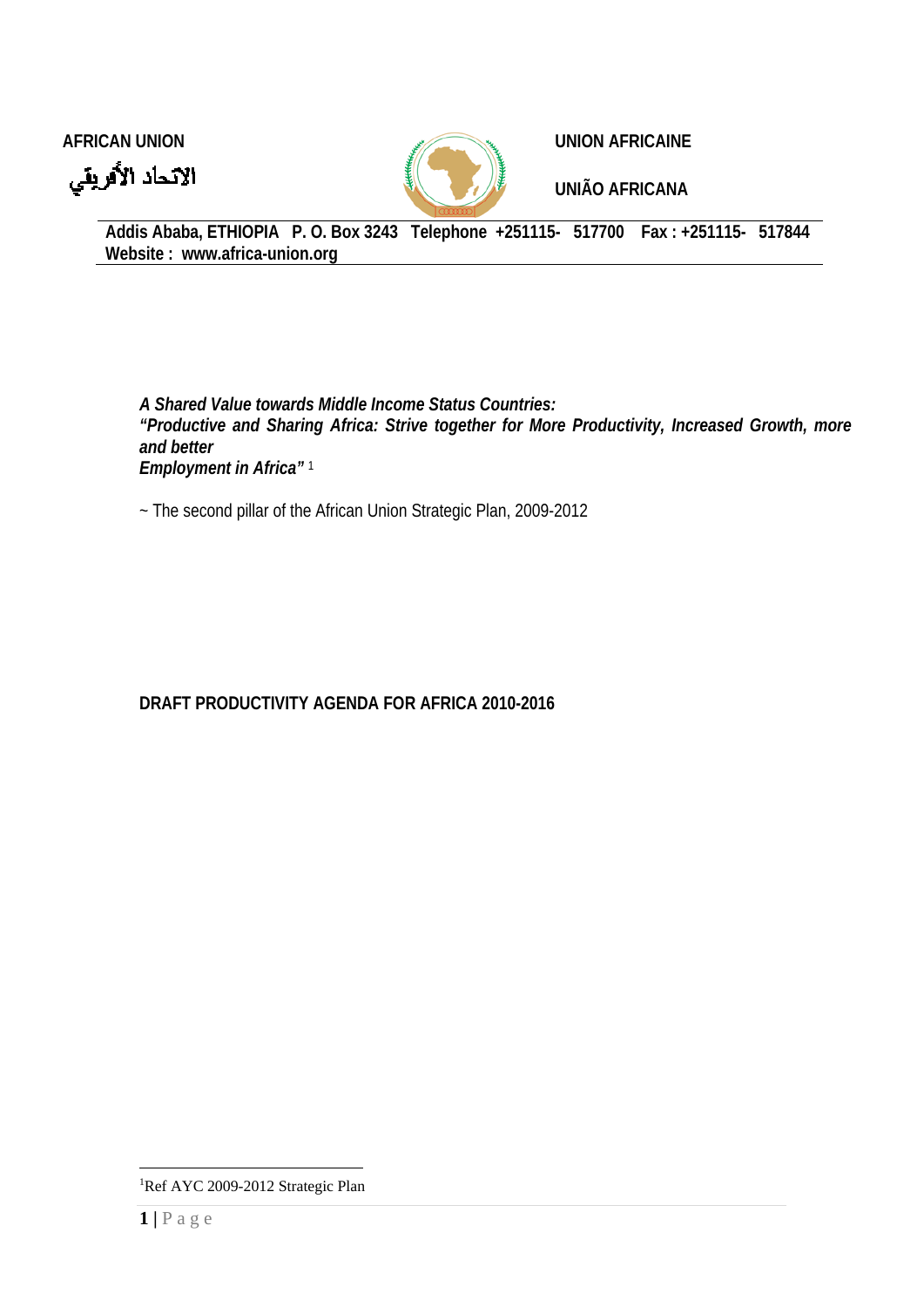# **INTRODUCTION**

1. The role of Productivity in increasing national welfare is universally recognized. Countries with high productivity like Japan and regions as South East Asia and parts of Europe enjoy high standard of living, low rate of unemployment and social progress. Productivity can be defined as the efficiency and effectiveness with which labour, capital, materials, energy and other resources are combined and utilized in an environmentally and socially sustainable manner to produce quality goods and services for the satisfaction of human needs and leading to better living for the nation.

2. Africa is endowed with abundant resources, but the relative inefficiency and ineffectiveness of the use of its resources is hampering its competitiveness and affecting adversely the capacity of the African Nations to deliver in social and human development in the framework of the Ouagadougou 2004 Declaration and Plan of Action on employment Promotion and Poverty Alleviation, as well of the NEPAD objectives and the MDGs.

3. Since, there is a high correlation between national productivity and the level of employment, productivity improvement will break the vicious circle of poverty. Low productivity leads to low wage, resulting in unemployment and hence poverty. There is an agreed consensus that productivity is pivotal to taking up opportunities presented by globalization and increased international competition. In summary, productivity confers benefits to employers and managers, employees, Consumers, Public and communities, Government, Nations, Societies and institutions.

# **I. Background and Challenges**

4. Since 1988, the African Union has committed to productivity promotion in the African continent. In 1988 the General Secretariat of the Organization of African Unity (OAU) organized the first Pan-African Tripartite Seminar on the Productivity of African Workers the results of which were condensed in Document LC/3 (XII), calling particularly for the establishment of regional productivity organizations as clusters for the creation of a pan-African productivity organization.

5. Recently, the African Union again committed itself at the 6<sup>th</sup> LSAC, 2008 (LSC-EXP8 (VI), by recommending the implementation of the strategies contained in a Briefing Note on Productivity in Africa, i.e. :

- $\blacksquare$  the brainstorming to continue on this issue;
- need to implement the strategies of the Note, collaborating with social partners, MS, RECs, PAPA, international partners (ILO, etc);
- the Commission to help in the establishment and/or strengthening of national and regional structures involved in the promotion of productivity;
- the Commission's support to PAPA by sensitizing Member States to join the organization.

6. The current productivity reality in the continent will not improve significantly without a kind of a comprehensive Productivity Agenda, as the challenges are many and daunting. According to the ILO, the largest gap of productivity is encountered in Africa (ILO 2007) with *a* value added per worker 12 times less in Sub-Saharan Africa than that of a worker in the industrialized world and 4 times lower in Africa's North, 80% of workers in the Informal Economy, the Rural Economy (R.E) and the SMEs while they contribute for about 60% of GDP and these sectors are dampened by very low productivity scores. The specific role that productivity plays in poverty reduction needs reiteration. This is particularly the case with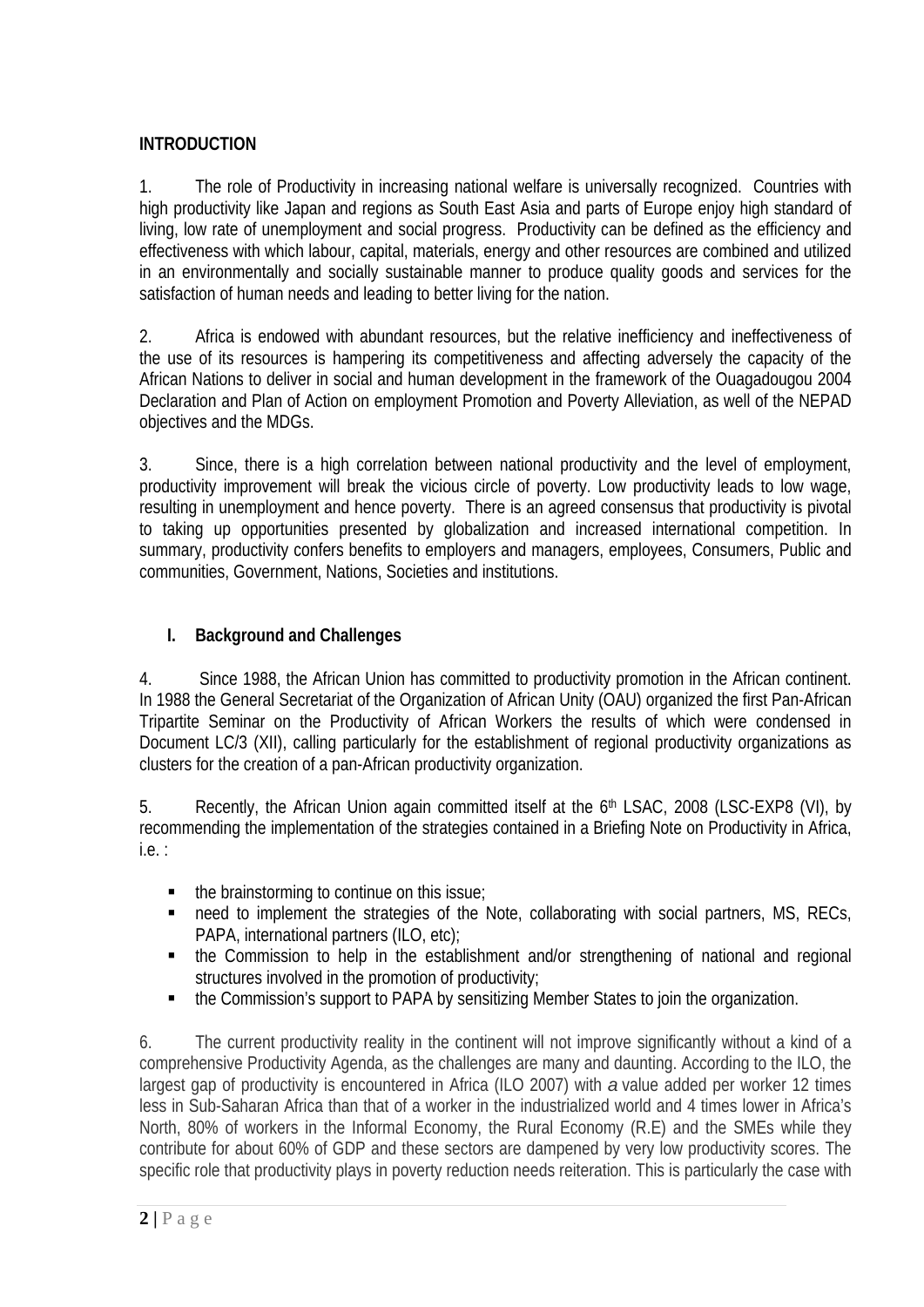the knock-on effects of productivity increases on agriculture and rural economic activities. With about two-thirds of its population living in the rural sector, Africa would witness transformational development if productivity increased significantly in that sector.

- 7. Many factors contribute to the declining productivity in Africa, amongst are:
	- Poor performance of the Public Sector as well as the Parastatal Sector
	- **EXECUTE:** Lack of a comprehensive productivity movement agenda
	- Lack of competitiveness among local enterprises
	- Low skilled workforce specially in the informal SMMEs and agriculture
	- Weak tripartism and weak political commitment to productivity
	- $\blacksquare$  the quality of the education and training system,
	- the ineffectiveness of the labour market information systems,
	- the corporate human resource management systems,
	- the quality of Social Dialogue and
	- the state of infrastructure (electricity, transport, telecommunications etc) and services (health, central and local bureaucracies etc.).
	- The institutional African infrastructure to promote productivity movement is still at the nascent stage. Despite the fact that there are 15 NPOs at the continental level, only six NPOs are members of the PAPA.

#### Current efforts in productivity improvement in the Continent

8. In 2006, PAPA had established partnership with the APO to organize the "Roundtable Conference for the Promotion of the Productivity Movement in Africa" in South Africa that was attended by 30 high-ranking government officials, labor union officers, and NPO staff from Botswana, Kenya, Mauritius, Nigeria, South Africa, Tanzania, and Zambia.

9. The PAPA and APO have organized two four-week Basic Training Course for Productivity Practitioners (BCPP) and one three-week Advanced Training Course for Productivity Practitioners (ACPP) since 2007, training more than 90 trainers of other productivity practitioners from the 6 member countries of PAPA.

10. The president of PAPA as part of the APO contingent had participated in the Summit Meeting of the Tokyo International Conference on African Development (TICAD-IV) in Yokohama, Japan, in May 2008, hosted by the Government of Japan. This is where the APO, PAPA and national productivity organizations in both Asia and Africa were recognized to the avenue for transferring of the Asian Productivity experience to Africa by the Japanese Government.

- recognition of PAPA
- PAPA engaged in several productivity promotion efforts through partnership with other international partners, particularly the APO

11. The goal of the PAPA is to improve the quality of life the African people through productivity improvement.

#### **II. Objectives**

- (i) Increase value added, productivity and competitiveness of the African Economies
- (ii) Facilitate the improvement of productivity culture of people in Africa;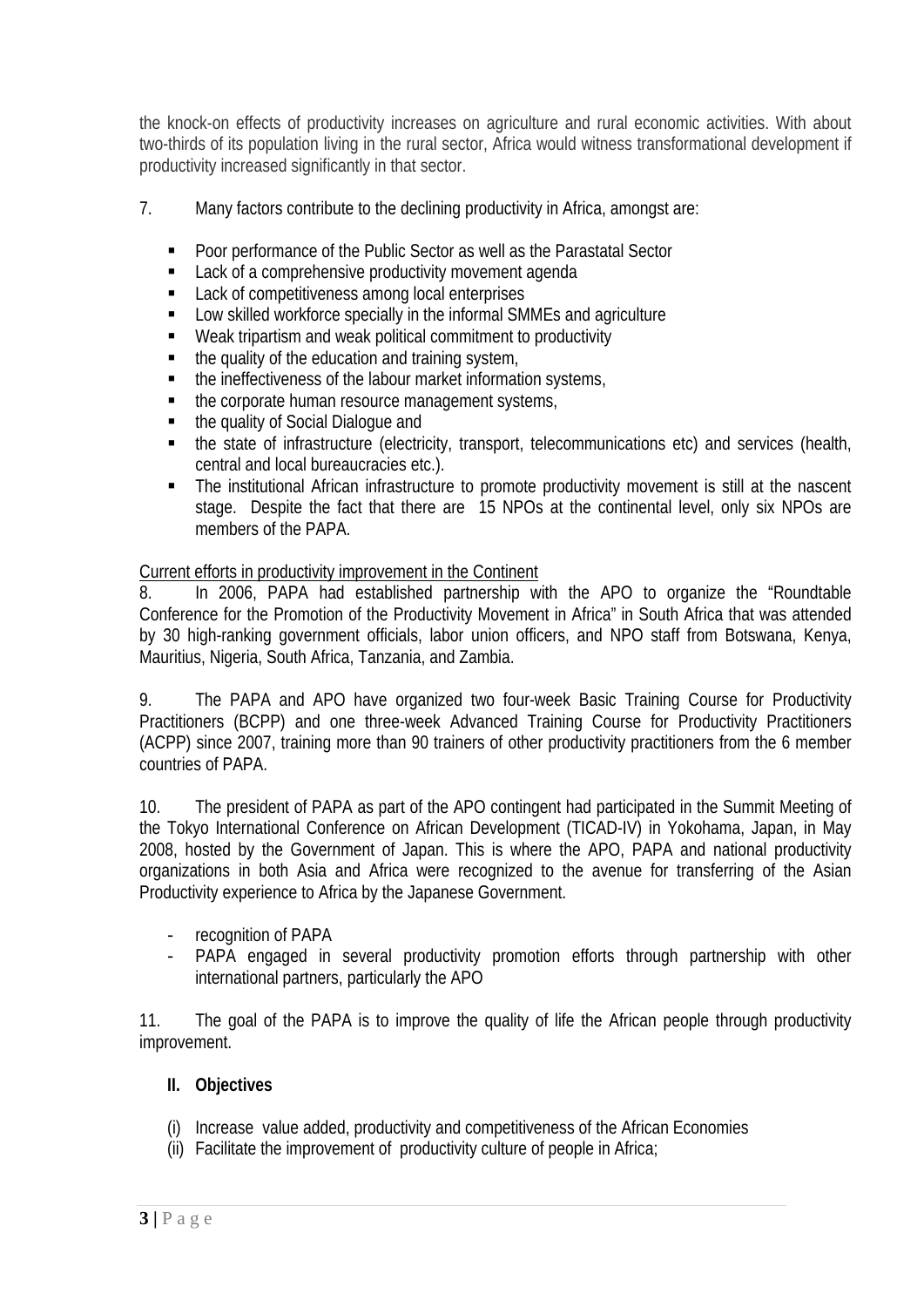(iii) Mobilize all relevant stakeholders at national, regional and continental levels for addressing productivity more actively for socio-economic development of the African Continent.

### **III. Strategies**

- 12. The following strategies will ensure the attainment of the intended objectives.
	- A. Promote Labour management relations within the enterprises/organizations
	- B. Promote the use of productivity approaches, techniques, tools, and processes by all stakeholders
	- C. Encourage and support the setting up of NPOs and strengthening of existing ones in member states
	- D. Establish continental and regional infrastructures to drive and coordinate the productivity movement in Africa
	- E. Promote productivity in key sectors of the economy, in particular the informal economy, SMEs, public/parastatal sector, industry and communities
	- F. Establish and maintain strategic partnership with international and regional institutions.

### **IV. Activity streams for implementing Strategies**

### **A. To Promote Labour management relations within the enterprises/organizations**

#### Activities:

- (i) Organize joint fora such as seminars, workshops and meetings with tripartite partners.
- (ii) Establish a knowledge and information sharing platform at continental, regional and national levels
- (iii) Identify focal NPO in each region as facilitator to regional productivity
- (iv) Continue PAPA-APO partnership to conduct BCPP and ACPP training

# **B. To promote the use of productivity tools, techniques and processes by all stakeholders**

#### Activities:

- (i) Training workshop for productivity practitioners
- (ii) Development of manuals/modules
- (iii) Organization of study visits and tours
- (iv) Dissemination of productivity information and best practices
- (v) Productivity Campaigns
- (vi) Developing and implementing an education program on productivity in schools

#### **C. To Encourage and support the setting up of NPO and strengthening of existing ones in Africa**

#### Activities: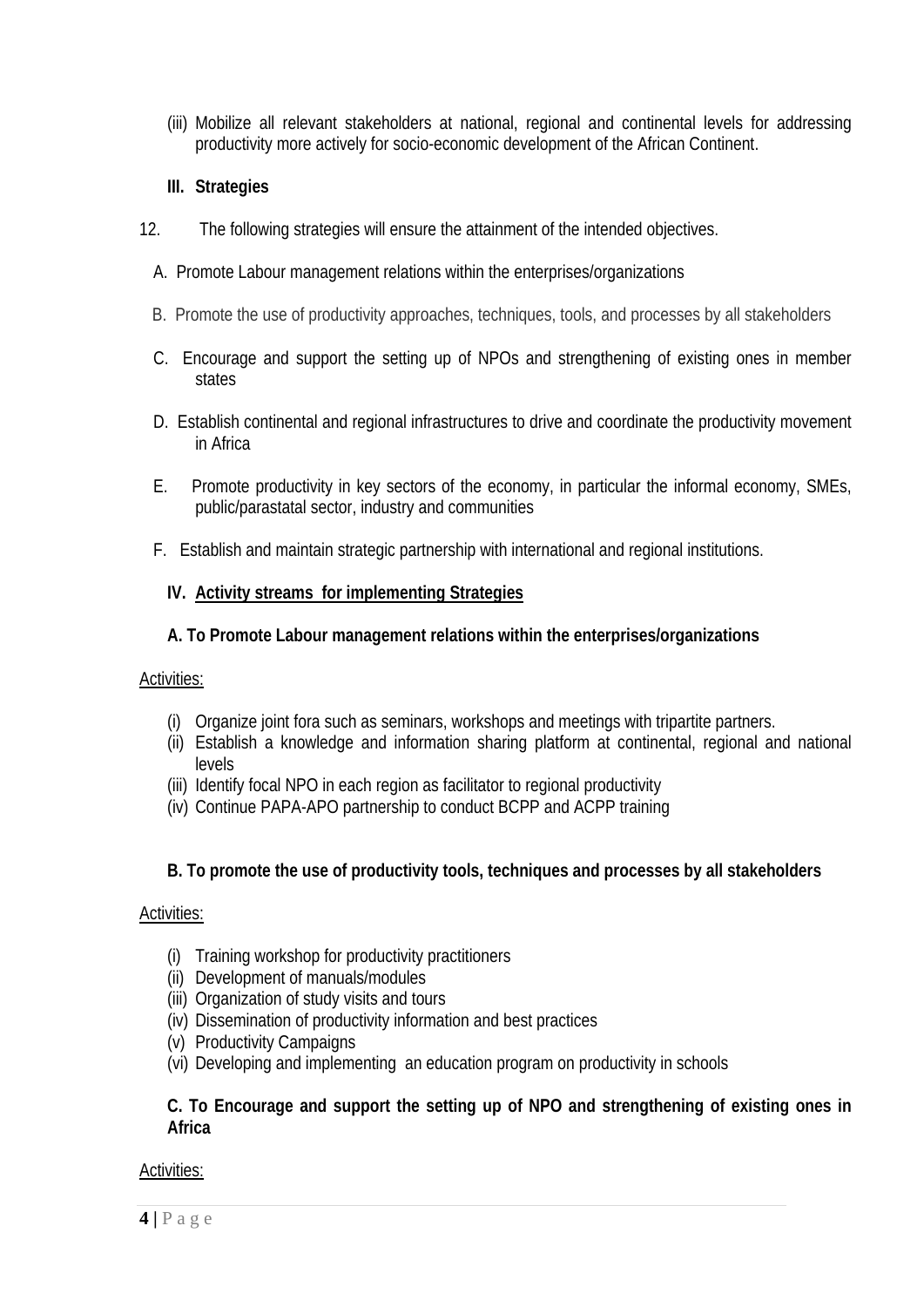(i) Adoption of the PAPA by the AU competent organizations.

- (ii)Strengthen and upgrade PAPA as the continental productivity organization with a tripartite governing body including Executive Board of PAPA.
- (iii) Support the institutional development of national organizations of productivity, quality and social dialogue promotion in Member States participating in the Programme
- (iv) Produce guidelines for setting up of NPO
- (v)Developing pools of Productivity Practitioners through the conduct of Basic Course for Productivity Practitioners (BCPP) and Advanced Course for Productivity Practitioners (ACPP) by PAPA in collaboration with the APO.
- **D. To establish the continental and regional infrastructures to drive and coordinate the productivity movement in Africa;**
- (i) Establish and enhance AUC capacity in Social Dialogue and Productivity Policy, Advocacy, Coordination, M&E
- (ii) Enhance the capacity of RECs in productivity promotion /establishment of regional productivity organizations (RECs Secretariat and Regional NPO Reference/Regional Productivity Committee for regional leadership, maybe merge regional productivity and social dialogue issues and institutions )
- (iii) Establish a Continental Biennial Forum on Productivity and Competitiveness
- (iv) Establish continental three Prizes for the stimulation and expansion of the productivity movement in Africa by targeting SMEs, Large Enterprises and the Micro Enterprises;
- (v) To support the infrastructure development of PAPA and NPOs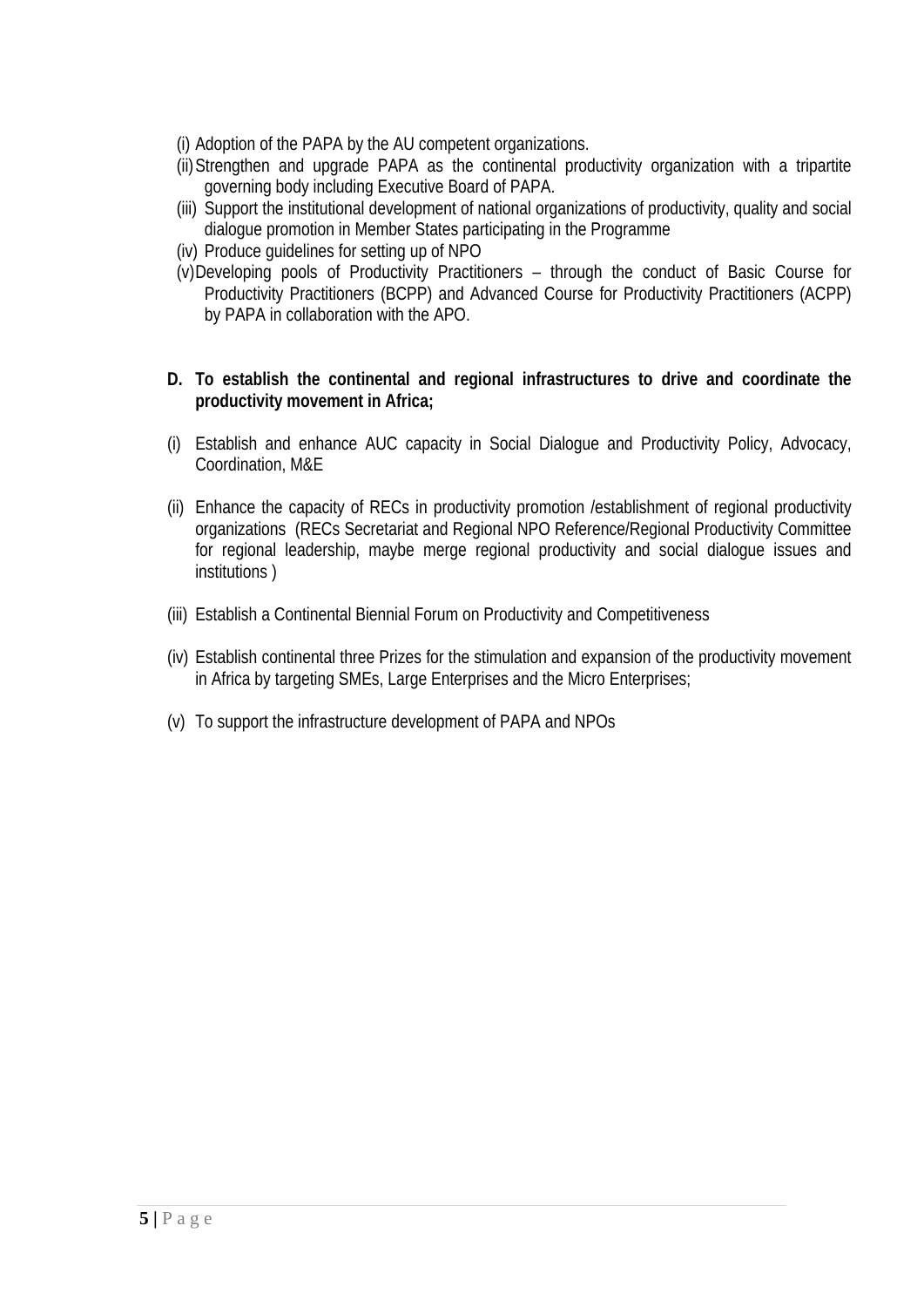**E. To promote productivity in key sectors of the economy, in particular the informal economy, SMMEs, public/parastatal sector, industry and communities;** 

Activities:

- (i) Strengthening cooperation between Training Institutions on productivity of European and Asian counterparts
- (ii) Organize training on productivity for the level of administration, particularly those dealing with the private sector, using productivity improvement tools such as 5S, quality circles, suggestion schemes, goal alignment
- (iii) Organize , regional tripartite forums for the promotion of productivity in the Administration of Justice, Commerce, Taxation, Customs, Land, Labour and Higher education;
- (iv) Support the partnership between universities and enterprise for innovation, creativity and R&D
- (v) Organize training seminars on Productivity Management in National Public Administration **Schools**
- (vi) Launch 2 "5S" Pilot Projects at the level of the AUC
- (vii) Put in place enabling environment through legislations, institutions and initiatives to mobilize and attract highly skilled African migrants and African Diaspora for the development of productivity;
- (viii) Implement AU policies on migration and development in a such away that it enhances productivity in Africa through circular migration, use of remittances for productivity, return of highly skilled African migrants etc.
- **F. To establish and maintain strategic partnership with international and regional institutions.**

# Activities:

(i) Organize workshops, twinning projects and other experience exchange activities between Africa, Europe and Asia on public-private partnerships for productivity, growth and the creation of decent jobs;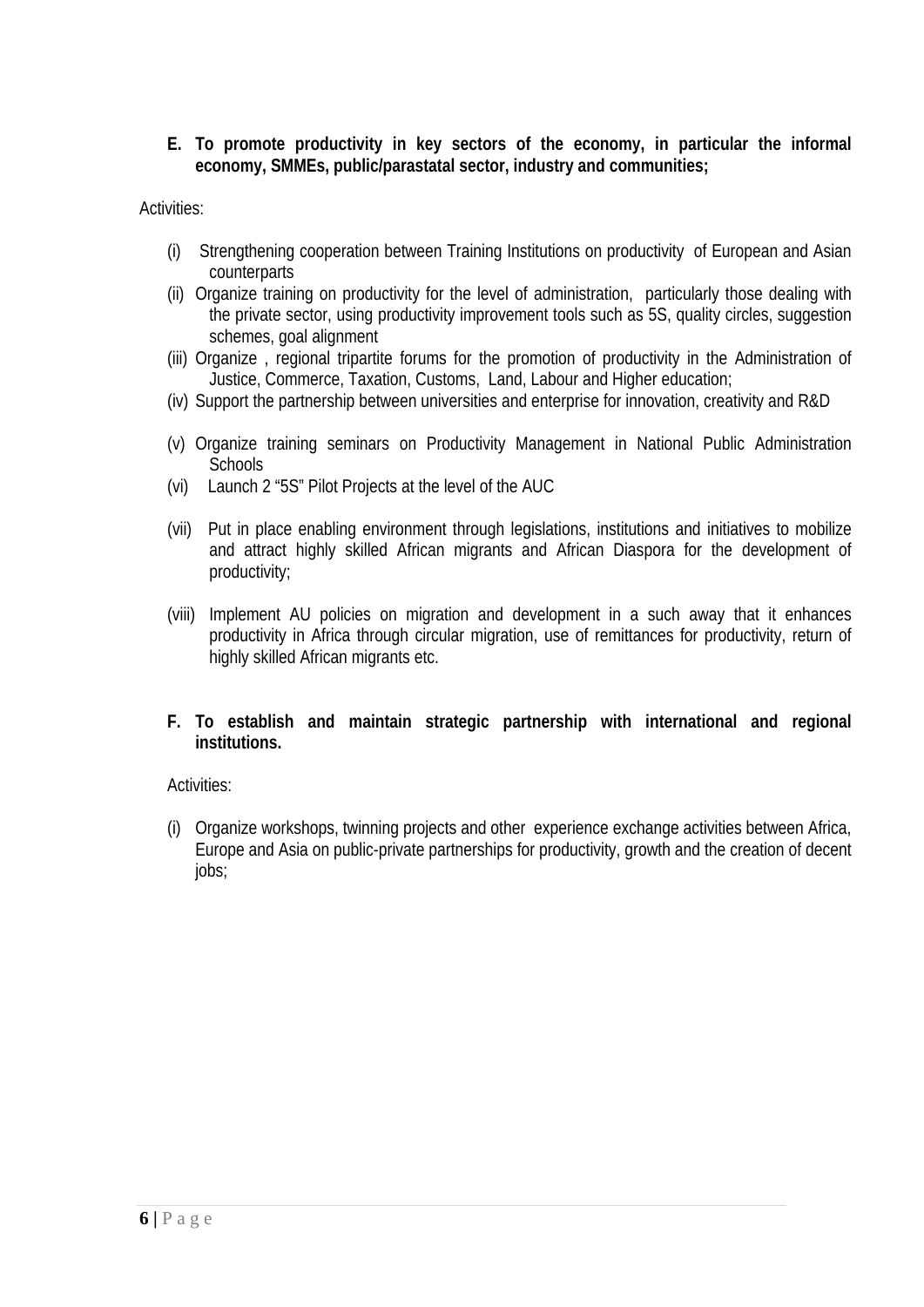**Governance Structure and Institutional Arrangement for Enhancing Productivity Movement in Africa.** 

13. The proposed institutional building proposed to implement the Productivity Agenda of Africa includes the setting up of an African Continental Productivity Organization (ACPO) to spearhead the enhancement of the productivity movement in Africa. A proposed structure of the ACPO is set below:



# **ACPO Governing Body**

14. The governing Body shall be responsible for the performance of the Organization and shall see to that interest of all stakeholders in productivity is being addressed. Members will comprise of:

- Chairperson from AU (Minister)
- Members from AU
- Representatives from continental labour union
- Representatives from continental employer's federation
- Representative from regional labour union and employers federation
- ACPO Council Members
- Observers from International Partners like ILO, COMSEC, APO, etc.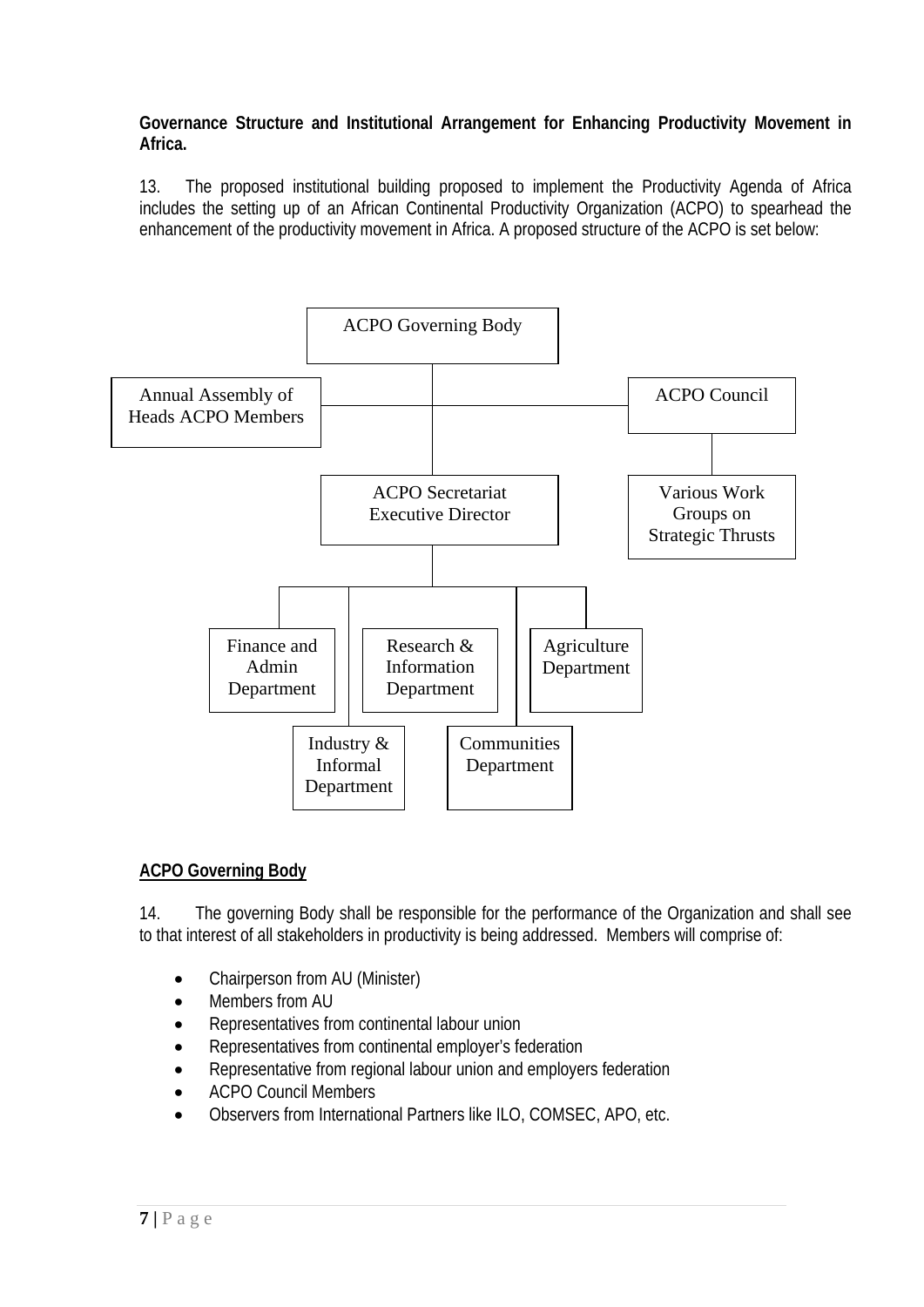# **ACPO Council and Work Groups**

- Council members including President, Vice President and others will be selected for each term of service which shall be for three years.
- Work Groups led by council members could be established from time to time with representatives from various sectors to address areas of specific interest like measurement of productivity in Africa, Agriculture, Community Health, etc. They will be supported by the ACPO Secretariat.

15. The AU or ACPO can only play a facilitation role and providing the necessary resources to promote productivity and institutional building of NPOs of member economies. The other import success factor lies with the effort of individual NPOs or member economies to drive the productivity movement in their respective economies. As such, the role of the ACPO in support and coordinating improvements efforts among NPOs of member economies is crucial for the success of the productivity movement in Africa.

16. PAPA that has been established since 1992 and currently having 6 member NPOs had already started activities in enhancing the productivity movement of its member countries. PAPA has already established a good track record of productivity development activities like training of 90 African Productivity Practitioners and had organized various seminars and study trips to Asia through the assistance and support of the Asian Productivity Organization with special funding from the Japanese Government. In-addition, the current network of APO, PAPA and NPOs of both Asia and Africa had been recognized by the Japanese Government as the avenue for transfer of the Asian Productivity Experience to Africa and documented in the TICAD IV summit in 2008. As such, selection of PAPA to function of the ACPO could help accelerate the enhancement process of the productivity movement in Africa. Once decided PAPA may have to undergo an institutional streamlining of its current organization and also strengthening of the permanent secretariat function.

# **Financial arrangements**

17. The effective implementation of the project should be pursued through the following financial arrangements.

18. The international donors should consider integrating support to the African Agenda on Productivity, to endure the success of their interventions. This approach can be applied both for donors' projects intervention in support to private sector development and to public sector performance management systems.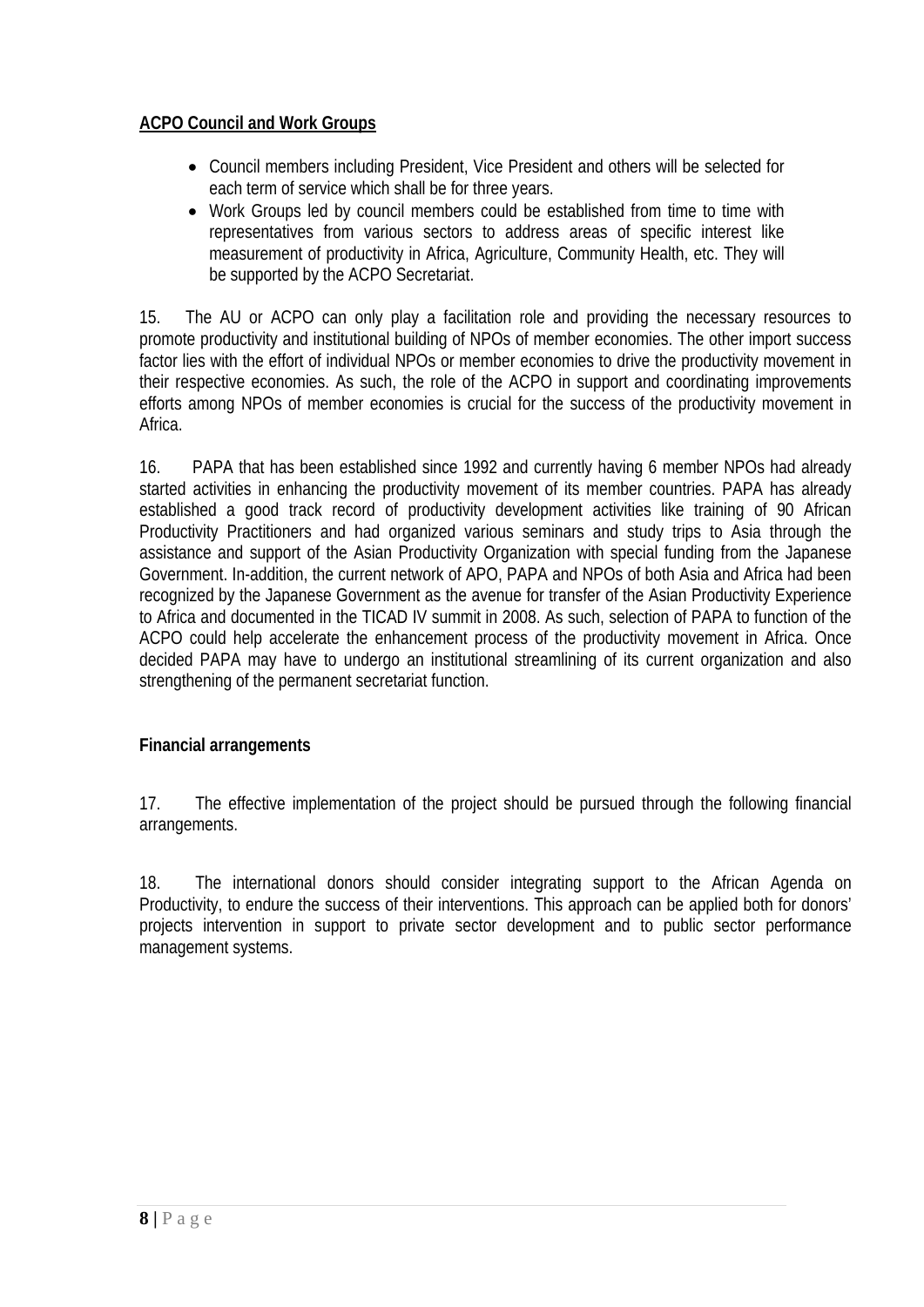| Strategic<br><b>Objectives</b>                                           | <b>Strategies</b>                                                                                                | <b>Activities streams</b>                                                                                | Timeframe | Actors | <b>Budget in US\$</b> |
|--------------------------------------------------------------------------|------------------------------------------------------------------------------------------------------------------|----------------------------------------------------------------------------------------------------------|-----------|--------|-----------------------|
| 1. Increase<br>value<br>added, productivity<br>and<br>competitiveness of | the<br>0f<br>1.promote<br>use<br>productivity tools, techniques<br>processes<br>and<br>by<br>all<br>stakeholders | Training workshop of productivity practitioners                                                          |           |        |                       |
|                                                                          |                                                                                                                  | Development of manuals/modules                                                                           |           |        |                       |
| African<br>the<br>Economies                                              |                                                                                                                  | Study visits and tours                                                                                   |           |        |                       |
|                                                                          |                                                                                                                  | Dissemination of productivity information and best<br>practices                                          |           |        |                       |
|                                                                          |                                                                                                                  | <b>Productivity Campaigns</b>                                                                            |           |        |                       |
|                                                                          |                                                                                                                  | Develop and implement an education program on<br>productivity in schools                                 |           |        |                       |
|                                                                          |                                                                                                                  |                                                                                                          |           |        |                       |
|                                                                          |                                                                                                                  |                                                                                                          |           |        |                       |
|                                                                          | 3.promote productivity in key<br>sectors of the economy, in                                                      |                                                                                                          |           |        |                       |
|                                                                          | the<br>particular<br>informal<br>SME <sub>s</sub> ,<br>economy,<br>public/parastatal                             | Training<br>workshops and implementation of<br>productivity programs in public and parastatal<br>sectors |           |        |                       |
|                                                                          | sector,<br>industry and communities                                                                              |                                                                                                          |           |        |                       |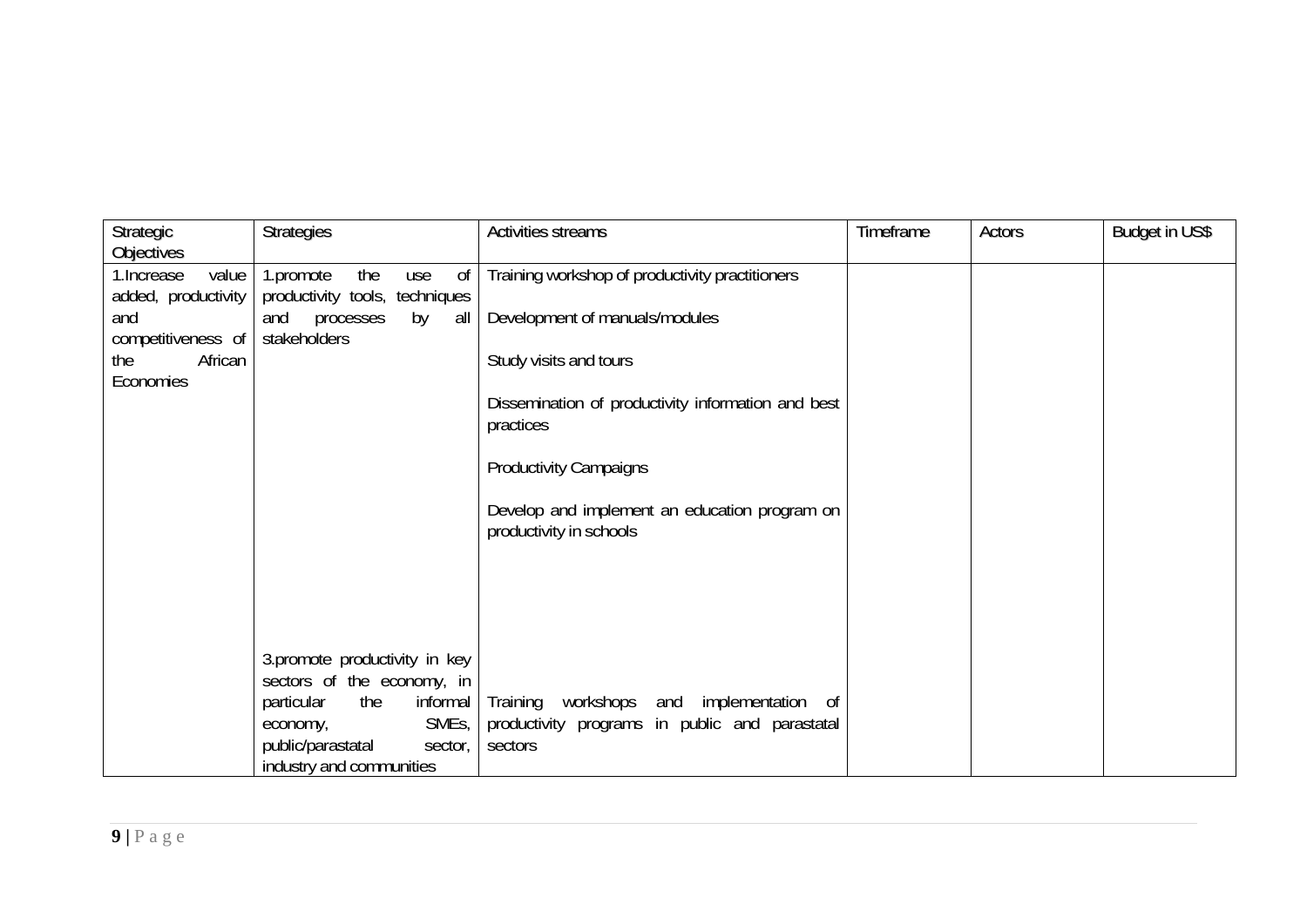|                                                           | 2. Encourage and support the<br>setting up of NPO and<br>strengthening of existing ones | Develop management systems productivity (PMS<br>and 5S) in the 16 Administrations Models<br>Study visits and tours<br>Dissemination of productivity information and best<br>practices<br>Productivity campaigns               |  |  |
|-----------------------------------------------------------|-----------------------------------------------------------------------------------------|-------------------------------------------------------------------------------------------------------------------------------------------------------------------------------------------------------------------------------|--|--|
| 2.Improve<br>productivity culture<br>of people in Africa; | 1.Promote<br>Labour<br>management relations within<br>the enterprises/organizations     | Political buy-in thru African Union and RECs<br>productivity declaration<br>Strengthen and upgrade papa as the continental<br>productivity organization with a tripartite governing<br>body including Executive Body of PAPA. |  |  |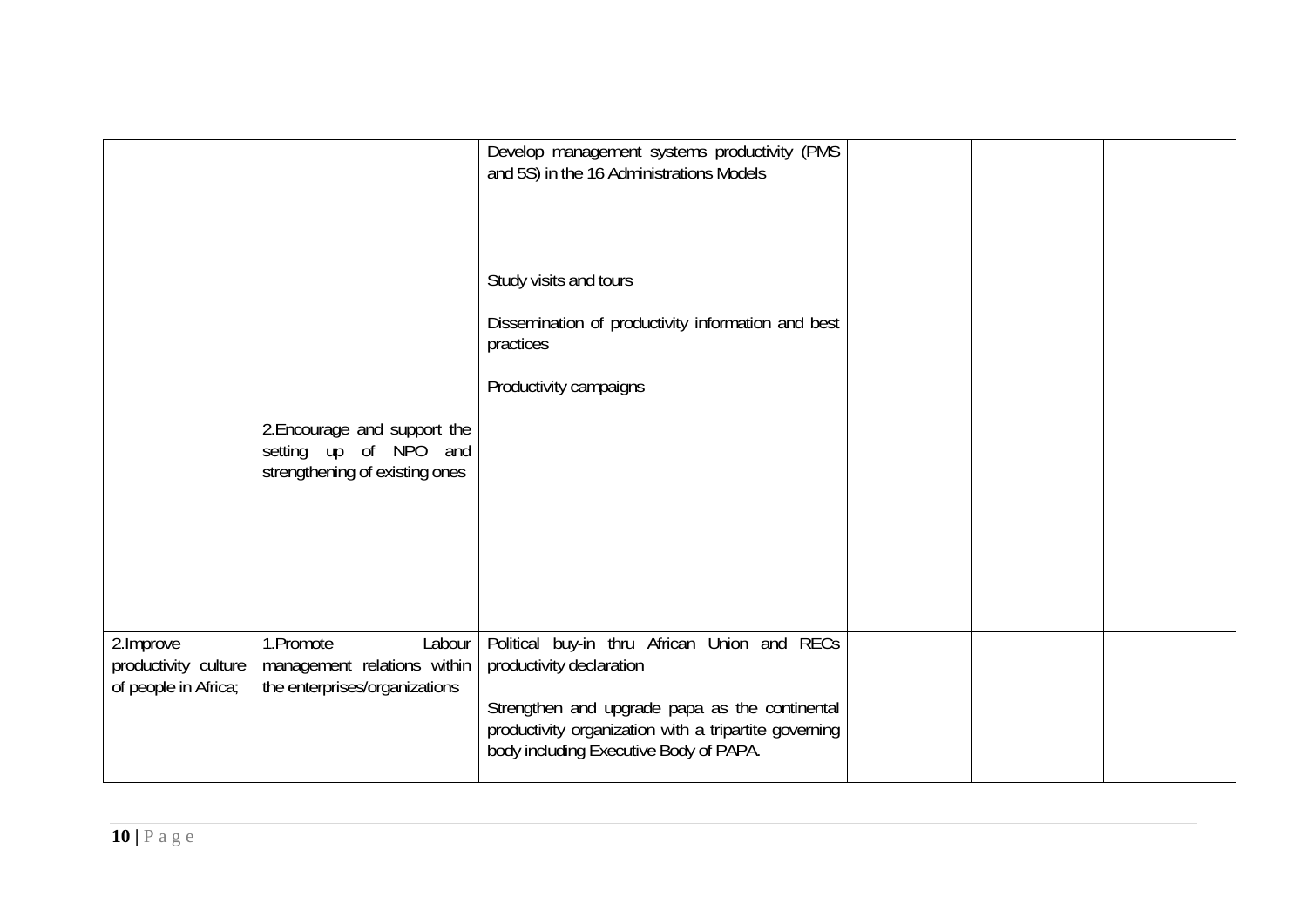|                       |                                                          | Institutional development of PAPA Members                                                                                 |  |
|-----------------------|----------------------------------------------------------|---------------------------------------------------------------------------------------------------------------------------|--|
|                       |                                                          |                                                                                                                           |  |
|                       |                                                          | Produce guidelines for setting up of NPO<br>Developing pools of Productivity Practitioners -<br><b>Basic and Advanced</b> |  |
|                       |                                                          | Productivity<br>and competitiveness<br>Develop<br>indicators                                                              |  |
|                       |                                                          | Develop at regional level Community of Practices<br>in labour intensive sectors                                           |  |
|                       |                                                          |                                                                                                                           |  |
|                       |                                                          |                                                                                                                           |  |
|                       |                                                          |                                                                                                                           |  |
|                       |                                                          |                                                                                                                           |  |
|                       |                                                          |                                                                                                                           |  |
|                       |                                                          |                                                                                                                           |  |
|                       |                                                          |                                                                                                                           |  |
|                       |                                                          |                                                                                                                           |  |
|                       |                                                          |                                                                                                                           |  |
|                       |                                                          |                                                                                                                           |  |
|                       |                                                          |                                                                                                                           |  |
|                       |                                                          |                                                                                                                           |  |
|                       |                                                          |                                                                                                                           |  |
|                       | 2.<br>Promote<br>productivity<br>awareness at all levels |                                                                                                                           |  |
| Mobilize<br>3.<br>all | establish the continental and                            |                                                                                                                           |  |
| relevant              | regional infrastructures<br>to                           |                                                                                                                           |  |
|                       |                                                          |                                                                                                                           |  |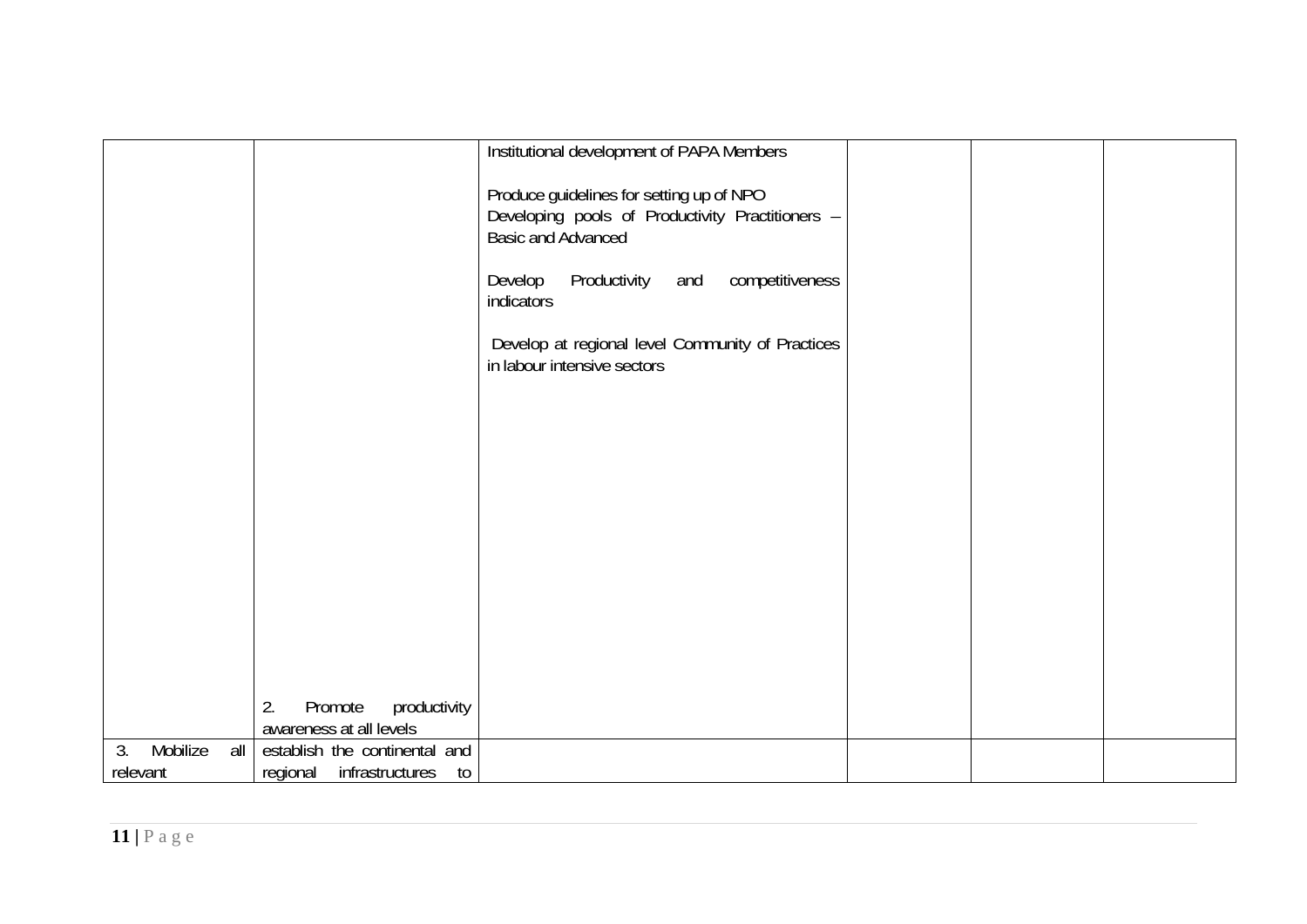| stakeholders<br>at<br>national, regionally<br>continental<br>and<br>levels for socio<br>economic<br>development | drive and<br>the<br>coordinate<br>productivity<br>in<br>movement<br>Africa<br>maintain<br>2.establish<br>and<br>strategic<br>partnership<br>with<br>international and regional |  |  |
|-----------------------------------------------------------------------------------------------------------------|--------------------------------------------------------------------------------------------------------------------------------------------------------------------------------|--|--|
|                                                                                                                 | institutions                                                                                                                                                                   |  |  |
|                                                                                                                 |                                                                                                                                                                                |  |  |
|                                                                                                                 |                                                                                                                                                                                |  |  |
|                                                                                                                 |                                                                                                                                                                                |  |  |
|                                                                                                                 |                                                                                                                                                                                |  |  |